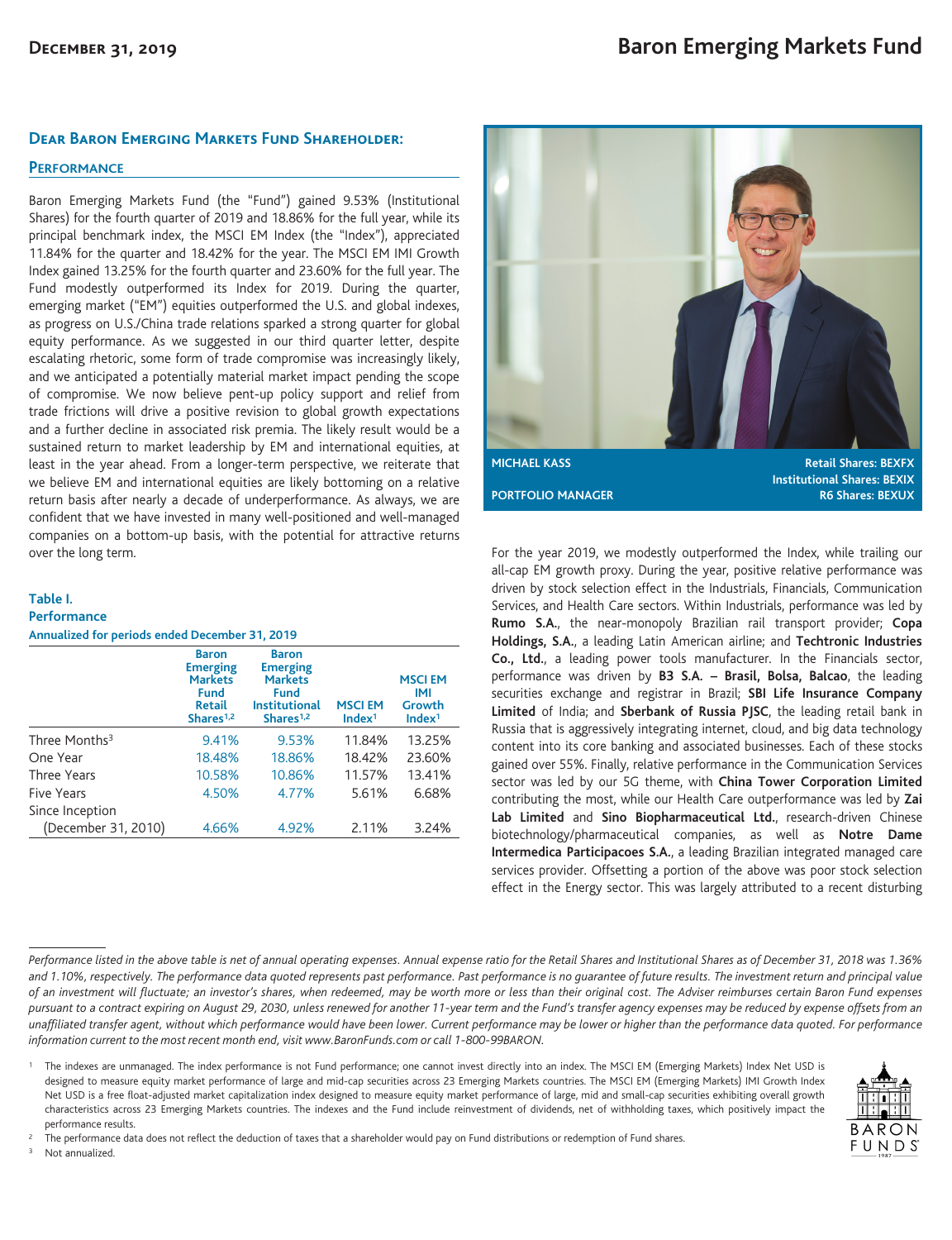# **Baron Emerging Markets Fund**

and disappointing reversal of **Tullow Oil plc**'s prospects which suggested management impropriety. Our cash position in a strong recovery year also detracted. Overall, the Fund's annual relative performance was modestly in excess of our Index after solid outperformance in the first three quarters.

From a country perspective for the full year 2019, stock selection effect in Brazil and China powered a solid majority of relative outperformance, as our investment performance in these markets was broad based across several principal themes. Our large overweight position in underperforming India resulted in adverse allocation effect and detracted the most from relative performance. Our underweight position in strong-performing Taiwan and adverse selection effect there also had a negative effect on relative performance in 2019.

For the fourth quarter, we underperformed our Index in a very strong period for equity returns. While disappointed, we are not surprised, as we view the de-escalation of the U.S./China trade dispute as a significant inflection point, and we often lag in such periods as shifting investor allocations initially bid up the largest index heavyweights, while participation often broadens out in subsequent months and quarters. In addition, our fourth quarter performance was negatively impacted to an unusual degree by the decline in **Tullow Oil plc** (referenced above and elsewhere in this letter), as well as by a retracement of prior period gains in **PagSeguro Digital Ltd.**, a holding related to our Fintech disruption theme.

### **Table II.**

**Top contributors to performance for the quarter ended December 31, 2019**

|                                                 | Percent<br><b>Impact</b> |
|-------------------------------------------------|--------------------------|
| Alibaba Group Holding Limited                   | 1.29%                    |
| Taiwan Semiconductor Manufacturing Company Ltd. | 0.81                     |
| Samsung Electronics Co., Ltd.                   | 0.54                     |
| <b>Tencent Holdings Limited</b>                 | 0.43                     |
| <b>GDS Holdings Limited</b>                     | 0.39                     |

**Alibaba Group Holding Limited** is the largest retailer and e-commerce company in China. Alibaba operates shopping platforms Taobao and Tmall and owns 33% of Ant Financial, which operates Alipay, the largest thirdparty online payment provider in China. Shares of Alibaba were up in the quarter on healthy revenue growth helped by traction in less developed areas, continued cost discipline, and an aggressive reinvestment strategy. We believe Alibaba's core business remains extremely profitable and continues to grow rapidly, with tailwinds from strong mobile and advertising growth.

Shares of **Taiwan Semiconductor Manufacturing Company Ltd.** increased as global demand for semiconductor continues to accelerate thanks to rising adoption of 5G applications, internet-of-things, and high-performance computing. In particular, Taiwan Semiconductor remains the partner-of-choice for leading-edge process nodes for global technology companies and continues to enjoy favorable pricing and margin for its service offerings. We believe Taiwan Semiconductor will continue to widen its technology leadership compared to its competition and deliver sustained growth in the next 5 to 10 years.

**Samsung Electronics Co., Ltd.** contributed to performance as global demand for semiconductors driven by cloud and 5G-related spending accelerated. As the dominant player in the memory sector, Samsung's earnings directly benefit from improvement in supply/demand dynamics and the operating leverage it brings to earnings. In addition to memory, the display segment is poised to generate better profitability in the next one to two years as global adoption for OLED screens further increases. We remain confident in Samsung's near- and long-term prospects.

**Tencent Holdings Limited** operates the leading social network and messaging platforms in China (QQ, WeChat), the largest online entertainment and media business in China, and the largest online PC and mobile gaming business in China. Shares appreciated on increased visibility around media advertising headwinds and continued rapid growth in fintech and business services. We believe Tencent can grow each of its large business segments for years to come given its track record of execution, scale, and unique and diversified online assets.

**GDS Holdings Limited** is a leading Chinese data center operator within Tier 1 cities. Shares contributed to performance during the fourth quarter due to strong third quarter earnings and a solid outlook, accelerating bookings growth, more benign China trade war rhetoric, and continued strong cloud growth in China. We retain conviction due to durable secular tailwinds in cloud adoption (early innings in China), increased visibility of growth/funding, and its status as a provider of choice to China's leading technology companies.

### **Table III.**

**Top detractors from performance for the quarter ended December 31, 2019**

|                                 | Percent<br><b>Impact</b> |
|---------------------------------|--------------------------|
| Tullow Oil plc                  | $-0.93%$                 |
| PagSeguro Digital Ltd.          | $-0.47$                  |
| CP All Plc.                     | $-0.11$                  |
| Metro Pacific Investments Corp. | $-0.09$                  |
| Ayala Land, Inc.                | $-0.08$                  |

**Tullow Oil plc** is an international exploration and production company focused on operations in Africa and South America. Shares declined after the company disclosed new data that questioned the commerciality of a previously announced oil discovery in Guyana. Tullow also significantly downgraded oil production and capital spending guidance and eliminated its dividend. Both the CEO and exploration director have resigned from the company following these updates. We have exited our position given concerns over the company's governance and balance sheet after the production downgrade.

**PagSeguro Digital Ltd.** is a financial technology company in Brazil providing payment solutions and banking services. Shares declined after PagSeguro announced a secondary offer by its controlling shareholder coincident with third quarter earnings results which suggested the company is facing some margin pressure due to higher investment associated with the roll-out of new products. We retain conviction in PagSeguro given its focus on the underserved micro-merchant segment, marketing advantage, and revenue opportunities from its financial ecosystem.

**CP All Plc.**, operator of 7-11 convenience stores in Thailand, declined during the fourth quarter on concerns that high same-store sales in the fourth quarter of 2018 implied tough compares for this quarter. There was also some speculation that CP All was interested in buying a local supermarket business, which would be a large, expensive acquisition. We reduced our position during the quarter but remain invested as CP All continues to drive high ROI unit growth in its core c-store segment and international investments in the cash-and-carry business have been rationalized.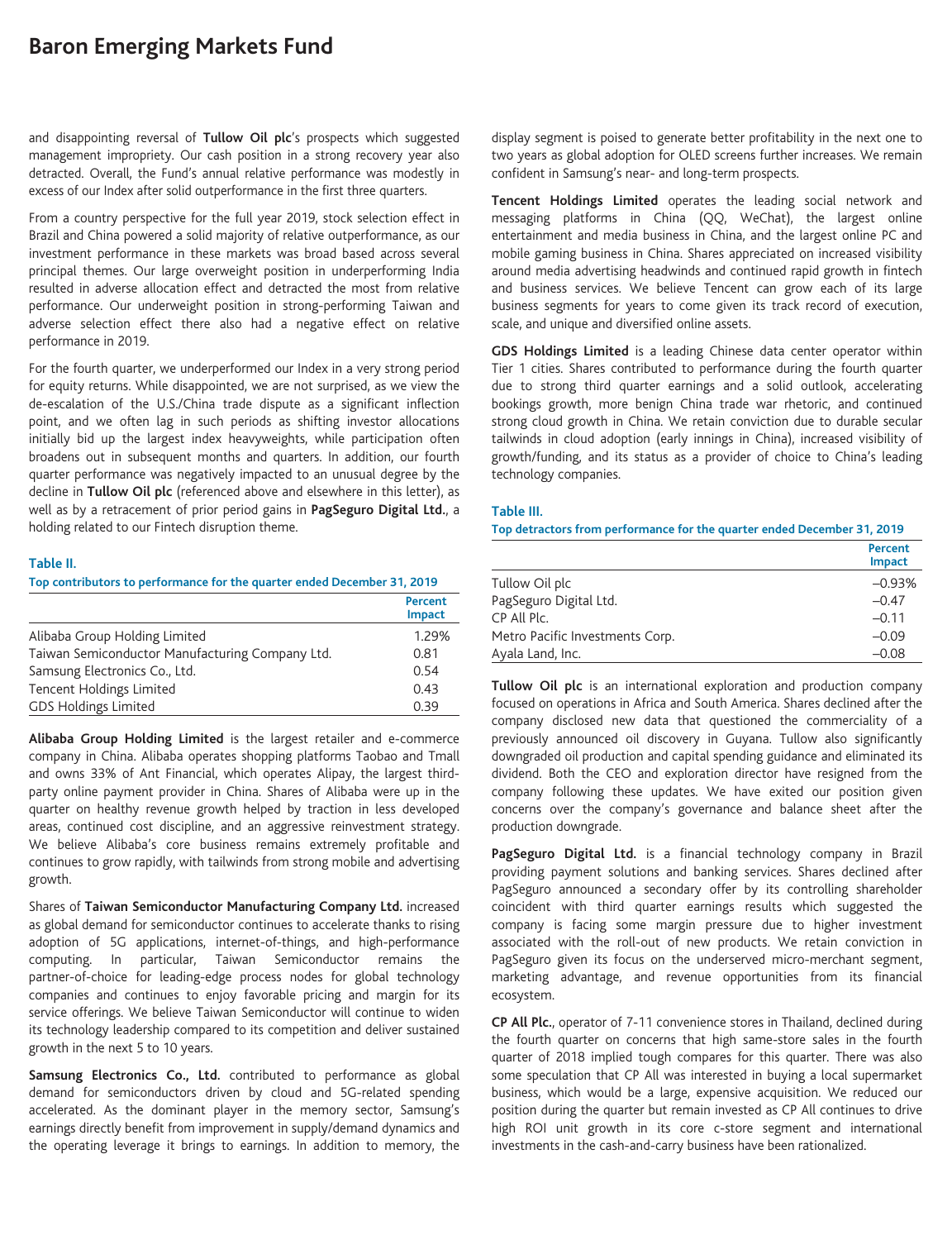**Metro Pacific Investments Corp.**, a Philippine infrastructure holding company, detracted from performance during the quarter due to regulatory risk around its water concession. Philippine President Duterte proposed contact reviews and changes that called into question the concession's ability to realize a financial return on past investments and to make additional investments. The stock sold off due to political risk, and we sold the position.

**Ayala Land, Inc**. is the leading multi-use and integrated property developer in the Philippines, with expertise in residential, commercial, retail and hotel development. Shares declined modestly during the quarter in concert with the Philippines All Share Index. There was no fundamental development that led to the modest decline, while reported earnings growth remained steady and in line with market expectations. We retain conviction is this well-run and long-term holding.

## **Portfolio Structure**

#### **Table IV.**

**Top 10 holdings as of December 31, 2019**

|                                                 | Percent of<br><b>Net Assets</b> |
|-------------------------------------------------|---------------------------------|
| Alibaba Group Holding Limited                   | 5.6%                            |
| Taiwan Semiconductor Manufacturing Company Ltd. | 3.5                             |
| Tencent Holdings Limited                        | 3.4                             |
| Samsung Electronics Co., Ltd.                   | 3.2                             |
| Sberbank of Russia PISC                         | 7.4                             |
| Petroleo Brasileiro S.A. Petrobras              | 2.0                             |
| Reliance Industries Limited                     | 1.8                             |
| <b>GDS Holdings Limited</b>                     | 1.7                             |
| Azul S.A.                                       | 1.7                             |
| Midea Group Co., Ltd.                           | 1.6                             |

## **EXPOSURE BY COUNTRY**

#### **Table V.**

#### **Percentage of securities by country as of December 31, 2019**

|                      | <b>Percent of</b><br><b>Net Assets</b> |
|----------------------|----------------------------------------|
| China                | 37.1%                                  |
| India                | 16.7                                   |
| <b>Brazil</b>        | 10.6                                   |
| Taiwan               | 7.0                                    |
| Korea                | 5.1                                    |
| Mexico               | 4.1                                    |
| South Africa         | 3.4                                    |
| Russia               | 2.9                                    |
| Philippines          | 2.5                                    |
| Thailand             | 1.5                                    |
| Argentina            | 1.4                                    |
| Panama               | 1.4                                    |
| Indonesia            | 1.2                                    |
| Hong Kong            | 1.2                                    |
| United Arab Emirates | 0.9                                    |
| Japan                | 0.7                                    |
| Hungary              | 0.6                                    |
| Nigeria              | 0.0                                    |

*Exposure by Market Cap:* The Fund may invest in companies of any market capitalization, and we have generally been broadly diversified across large-, mid-, and small-cap companies, as we believe developing world companies of all sizes can exhibit attractive growth potential. At the end of the fourth quarter of 2019, the Fund's median market cap was \$13.1 billion, and we were invested 76.7% in large- and giant-cap companies, 21.0% in mid-cap companies, and 0.4% in small- and micro-cap companies as defined by Morningstar, with the remainder in cash and private securities.

### **Recent Activity**

During the fourth quarter, we continued to modestly reduce our total number of positions, as we continue to seek greater portfolio concentration in our higher conviction investments and themes. New investments include two private sector additions to our China valueadded theme, **Glodon Company Limited** and **Shenzhen Mindray Bio-Medical Electronics Co., Ltd.**, both of which are A-Share listings. Glodon dominates China's construction cost estimation software industry, and we believe it is positioned to benefit from the ongoing digitization of the industry as well as a transition to cloud-based Software-as-a-Service delivery. However, we believe the company's nascent digital construction management platform has the potential to transform the massive project development industry while driving substantial productivity gains for its customers. The company's founders collectively own over 40% of the company, which ensures a proper alignment of interests and safeguards corporate governance. Shenzhen Mindray Bio-Medical is one of China's leading medical device vendors having grown at over a 20% compound rate over the past 15 years. The company is research driven, has built a large export business, and has been consistently gaining share from multi-national competitors while leveraging domestic research and manufacturing cost advantages. We believe Shenzhen Mindray Bio-Medical's domestic growth opportunity has a long runway as China has only recently committed considerable resources to build out a quality health care and hospital services network and establish public and private health insurance.

We also added to our automation and robotics theme by initiating a position in **Keyence Corporation**, a leading developer of sensor-based systems and instruments used in factory automation applications worldwide. While Keyence is based in Japan, it operates globally, and penetrating China and broader developing world opportunity is key to its long-term growth. We believe Keyence's expertise and leadership in imaging and vision-based systems will make the company a leading beneficiary of China's shift towards value-added industries such as electronic vehicles and batteries, semiconductors, automated driving, and advanced logistics systems. We are also encouraged by the recent promotion of the head of the company's sensor division to CEO, which we believe signals much improved transparency, investor communication, and governance.

During the quarter, we initiated a position in **Grupo Mexico, S.A.B. de C.V.**, a conglomerate that operates copper mines, railroads, and infrastructure projects in Mexico and South America. It is still majority owned by its founder & CEO. We believe Grupo Mexico is a well-managed company that is trading at a 40% discount to its net asset value due to investors' concerns over the risk of global recession and trade disruption. In our opinion, these concerns should be abating. In addition, we are bullish on the long-term growth outlook for copper and expect demand to benefit from major structural trends such as the electrification of transportation (EV batteries)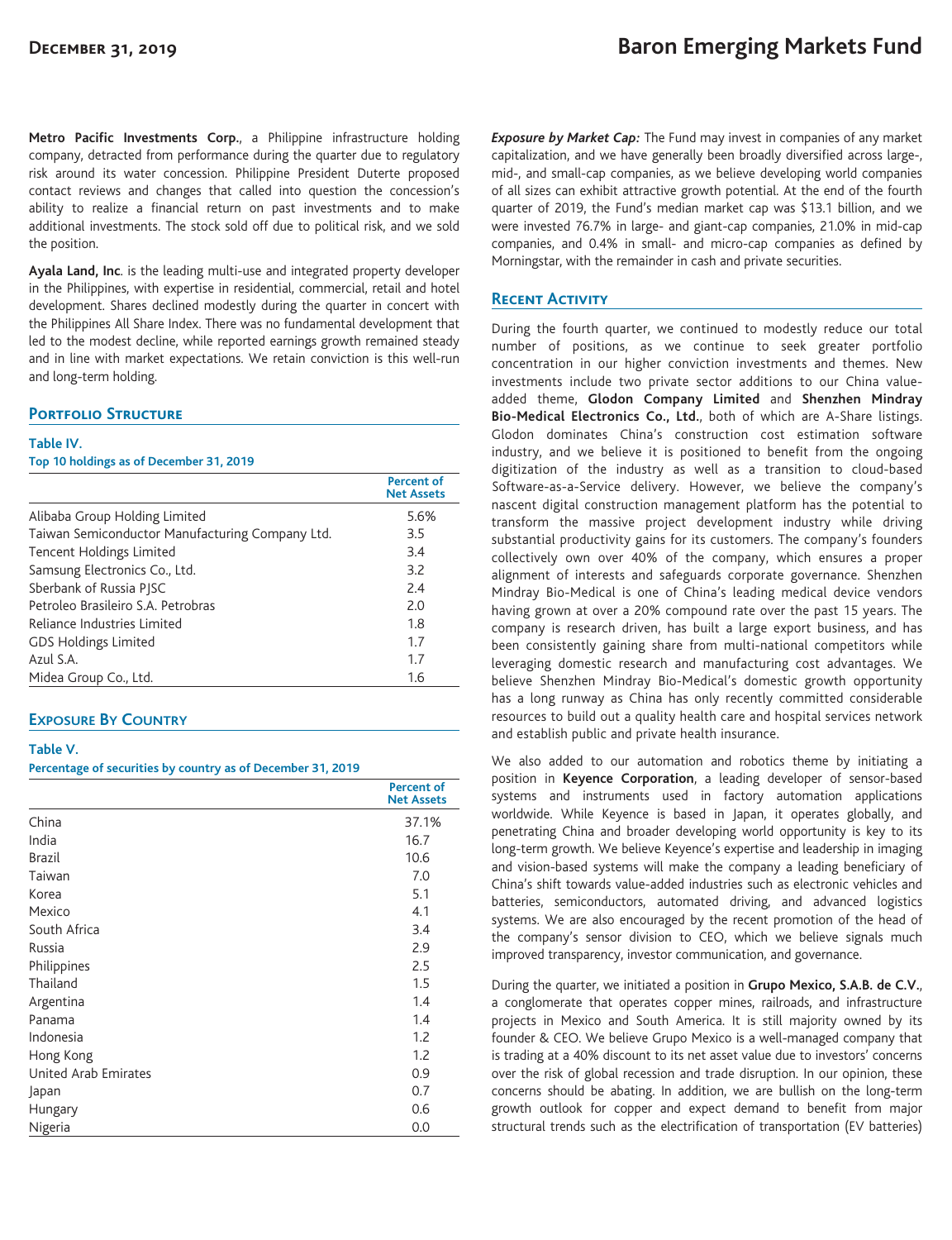# **Baron Emerging Markets Fund**

and growth in energy storage. Grupo Mexico controls one of the largest, lowest cost copper producers in the world, and has the highest production growth potential among its peers. The railroad subsidiary, GMXT, is the largest railroad operator in Mexico with a market share in excess of 60%. Despite its high cash flow margins and growth potential, GMXT also trades at a material discount to its railroad peers. We expect GMXT to benefit from margin expansion in addition to higher shipping volumes as rail continues to gain market share from trucking, much as we have observed through our successful investment **Rumo S.A.** of Brazil.

We also established a position in **CNOOC Limited**, an exploration & production company focused on developing oil & gas fields offshore China and internationally. CNOOC is the lowest cost producer in China and has a deep pipeline of projects both domestically and overseas. National energy security is one of the top policy initiatives in China, and CNOOC is well positioned to deliver 6% compound annual production growth–a global industry high rate. We expect acceleration of production growth in the near term led by the development of offshore oilfields in Guyana and Brazil. We also believe the market underestimates the company's potential to grow natural gas production offshore. Switching energy production from coal to natural gas is a major environmental policy priority in China, and we expect CNOOC to benefit from favorable terms and cost leadership.

We exited several positions during the quarter, both as an effort to increase position concentration as well as in response to adverse fundamental developments. **Piramal Enterprises Limited** and **RBL Bank Limited**, both part of our India housing and consumer credit theme, pursued dilutive capital raises to address rising non-performing assets amid the country's recent liquidity crisis. As a result, we think they will be adversely impacted for some time. We added to other positions that have successfully navigated India's liquidity crisis and are better positioned to participate in the recovery phase. We sold **China Mobile Ltd.**, one of our 5G investments, as we no longer believe the government will allow higher data tariffs to be charged to consumers to fully fund the substantial capex required to build out a nationwide 5G network. We also exited **Nokia Corporation**, another 5Grelated investment, based on a disappointing near-term outlook as well as our perception that improving U.S./China trade relations would materially reduce the likelihood that Nokia would gain global market share at the expense of Huawei. During the quarter, **China Everbright Ltd.** announced a corporate restructuring, which includes the potential divestment of its large stakes in non-core assets, triggering a substantial gain in the stock. We chose to sell out of the position and reinvest the proceeds in higher conviction investments. Finally, we sold **Tullow Oil plc** after its management materially revised its outlook for production growth and capital spending.

## **Outlook**

In our third quarter letter, we suggested that the escalation of trade friction as the quarter ended was likely a precursor to a compromise. We also said that any such deal would likely catalyze a change in investor perception regarding the effectiveness of central bank policy as well as the outlook for global growth, with particular benefit to international and EM economies, currencies, and equities. As the fourth quarter progressed, the details of a Phase I trade deal began to take shape, and while not all is clear at the time of this writing, we believe progress on several issues is likely more substantive than currently perceived and discounted by the markets. As such, we remain optimistic that an important shift in market leadership is taking place, and we are enthusiastic regarding the outlook for EM equities and currencies in the year ahead.

We now believe we have entered a "sweet spot," particularly for EM and international equities, where global policymakers have committed to remain accommodative, while global growth and trade are likely to begin to recover and accelerate. In fact, key central banks have suggested a desire to allow inflation to exceed median targets in the near to intermediate term, following a lengthy period of below-desired levels. To us, this circumstance, along with the multi-faceted benefits of an improved U.S./ China trading relationship, suggests a likely reversal of capital flows into international risk assets as economic growth and corporate earnings re-accelerate from historically low levels. We believe catalysts are in place that can enhance earnings recovery in China, India, and Brazil in particular, where approximately 65% of the Fund's net assets are currently invested. Finally, we believe elements are in place that suggest a longer-term peak in the U.S. dollar, which would support the case for a sustainable period of EM and international equity outperformance.

Regarding the trade compromise, we believe negotiations are more substantive and advanced than markets expect; however, conditionality tests have limited the scope of announcements to date. Much like a reality TV drama, we believe Episode 1 (Phase 1) will soon drop, but we suspect the scenes from Episode 2 will reveal that both sides are targeting greater benefits/compromise in the areas of agricultural, commodity, and manufactured goods purchases, market access, currency stability, intellectual property protection, and potentially new laws which would criminalize certain activities. In fact, China has already begun to deliver on several of these points so as not to appear to be doing so under direct pressure from the U.S. We currently expect the Trump administration to gradually release new episodes of the U.S./China drama in the run-up to the 2020 election. We believe a commitment by China in the nearer term to prevent further currency depreciation would likely trigger considerable flows of capital into EM sovereign bonds given their significantly higher yields and currency appreciation potential subsequent to a trade compromise. This could trigger a virtuous cycle of falling bond yields and stronger currencies, driving upside economic and earnings surprises in such jurisdictions, much like the period from the second quarter of 2016 through the end of 2017. On the first trading day of the new year, the U.S. launched a drone attack that resulted in the assassination of the highest ranking official in the Iranian military and intelligence theatres. While we, and markets, have acclimated to uncertainty and volatility in the geopolitical and foreign policy environment under the current U.S. administration, this development has the potential to impact our outlook. At this point, we do not foresee this event overwhelming the positive backdrop that we have outlined in this letter and have alluded to over the past several months. As always, we have enthusiasm and confidence regarding the outlook for the themes and companies in which we are invested, and we look forward to the year ahead, as well as to our next communication.

#### **Thank you for investing in the Baron Emerging Markets Fund.**

Sincerely,

 $20.0$ 

Michael Kass Portfolio Manager